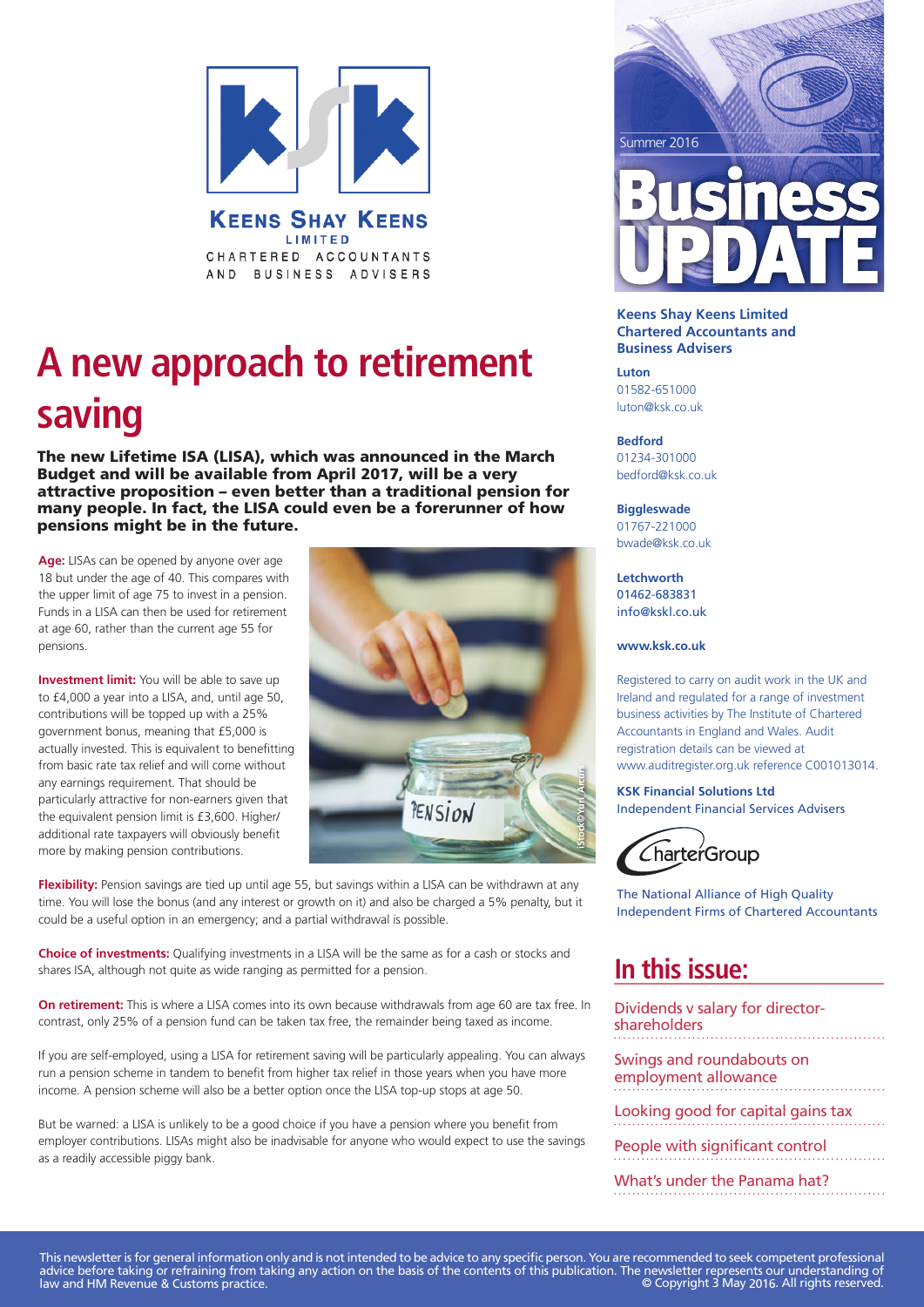straightforward.

# **Dividends v salary for director-shareholders**

#### The new dividend tax rules have reduced the benefit of paying dividends instead of salary for many shareholder-directors, but dividends still have advantages.

Since 6 April 2016, dividends no longer come with a 10% tax credit. Instead, individuals receive a £5,000 tax-free dividend allowance. Further dividends are taxed at 7.5% basic rate, 32.5% in the higher rate band and 38.1% in the additional rate band. These rates are lower than income tax rates on earnings, but that's not the whole story. Unlike dividends, salary payments reduce the company's corporation tax, but are liable for national insurance contributions (NICs). Comparison between salary and dividends is therefore not

Considering the company and individual together, and supposing £40,000 of company profit is available to fund a bonus or dividend on top of a £50,000 basic salary, a bonus of £35,149 (after employer's NICs) would produce a net salary of £20,386, whereas a dividend of £32,000 (after 20% corporation tax) would leave a net dividend of £23,225.

Some owner-directors take an annual salary of £8,060 to avoid employee's NICs, and draw the rest of their income as dividends. After the first £5,000 tax free allowance, they will now pay 7.5% on the dividends that fall within the basic rate band, compared with no tax previously because the dividend tax credit covered the basic rate tax liability. The higher rate for dividends remains at 32.5%, but

there is now no tax credit to reduce it. In most cases, there is still a saving compared with salary, although it is marginal at the additional rate of tax.

> It will generally be worthwhile to pay dividends up to £5,000. Spreading shares among family members will add to the benefit. Remember, however, that companies affected by the personal services company rules (IR35) will be limited in what dividends they can pay.

Another way of saving tax is to leave profits in the company. Retained profits are subject only to 20% corporation tax and provide the company with working capital.

One of the most efficient ways of benefiting from company profits is to make pension contributions as they are usually fully deductible in calculating the profits subject to corporation tax. **Si tock© uj l ei 5f 14**

The best option in each case depends on several factors, so please come to us for advice tailored to your needs.

### **Swings and roundabouts on employment allowance**

The employment allowance was set at £2,000 for the first two years of its existence. For 2016/17, the allowance has been increased to £3,000. So you can reduce the amount of your employer class 1 national insurance contributions (NICs) payable to HM Revenue & Customs (HMRC) by this amount throughout the year.

The employment allowance is targeted at businesses that support employment, and for 2016/17 will cover your NIC cost of employing four adult full-time workers earning the national living wage for those aged 25 or over. However, the allowance has never been available for employing someone for personal, household or domestic work, such as a cleaner, nanny or gardener. However, it can be claimed by employers of care and support workers. What's more, from 6 April this year, you no longer qualify if you are the director and only paid employee of your company.

This will not make too much difference if only a low level of remuneration is taken, with profits mainly withdrawn as dividends. However, the

situation may be more serious for contractors who, regardless of whether or not the IR35 rules apply, often take a much higher level of remuneration. The after-tax cost of losing the full allowance for 2016/17 is £2,400.

Just having employees or another director is, in itself, insufficient to continue qualifying for the allowance. You will only qualify if your earnings from the company are high enough to be subject to employer NICs. This means that an employee's weekly earnings have to be at least £156 (£676 monthly), while a director needs annual earnings of £8,112. The full allowance of £3,000 will be available provided you qualify at some point during 2016/17. But a word of warning if you think that simply employing

your spouse or partner for one week is good enough: you cannot qualify for the employment allowance as a consequence of avoidance arrangements.

By contrast employing a seasonal worker for one or more weeks would be fine, provided their earnings are high enough. HMRC also gives the example of a person who is the only UK-based employee of an international company. When it comes to the employment of a spouse, partner or family member, the employment needs to be genuine; in particular, HMRC will be less likely to query long term arrangements.

Get in touch with us if you are uncertain about your status.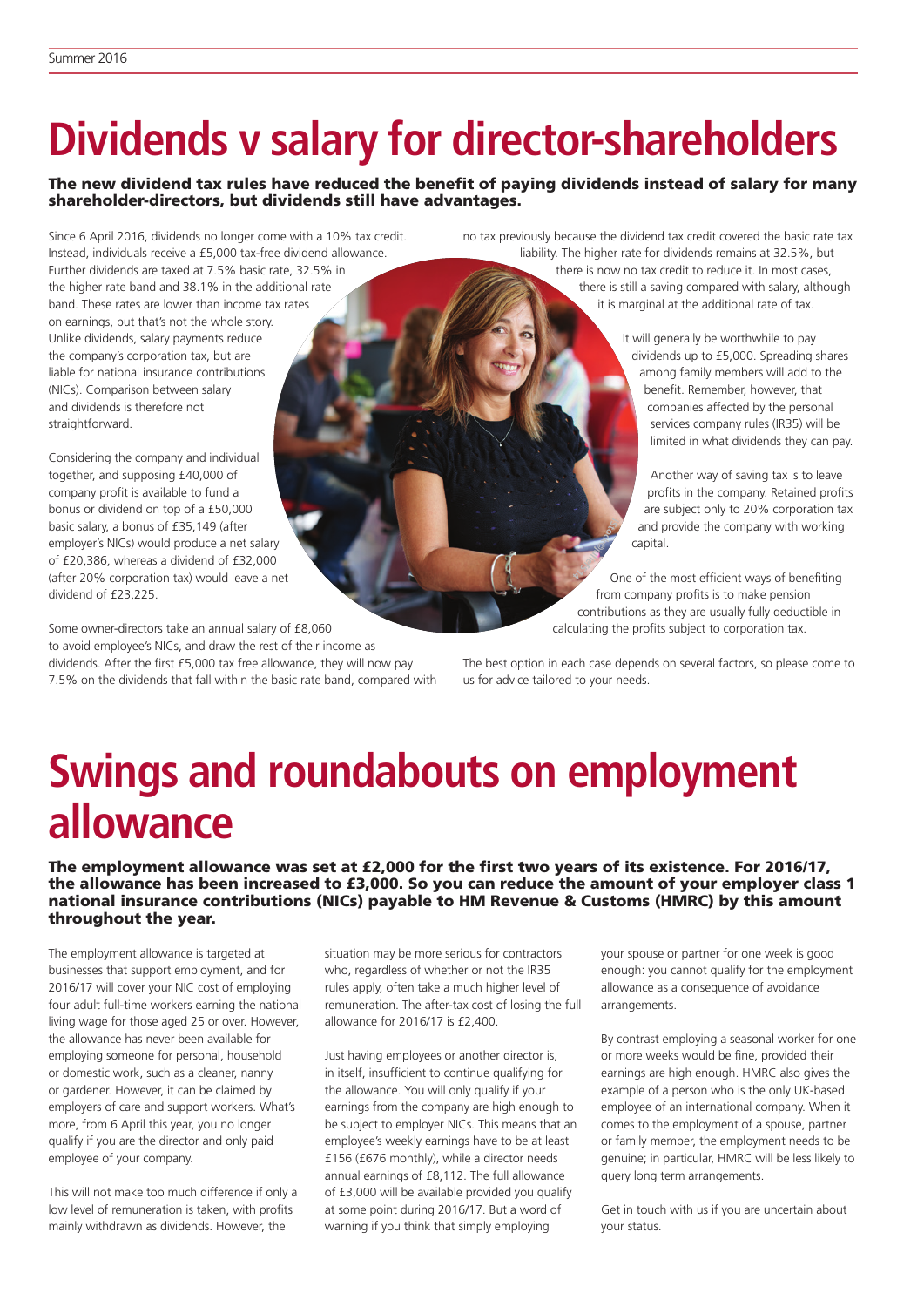

The latest update to HM Revenue & Custom's advisory fuel rates, effective from 1 March 2016, sees reductions to most rates:

| <b>Engine size</b>  | <b>Petrol</b>   | <b>Diesel</b>   | <b>LPG</b> |
|---------------------|-----------------|-----------------|------------|
| 1,400cc or less     | 10 <sub>p</sub> | 8p              | 7p         |
| 1,401cc to 1,600cc  | 12p             | 8p              | 8p         |
| 1,601cc to 2,000cc  | 12p             | 10 <sub>D</sub> | 8p         |
| <b>Over 2.000cc</b> | 19 <sub>p</sub> | 11 <sub>p</sub> | 13p        |

**These rates can be used where a director or employee is reimbursed for business mileage they drive in their company car, or where they are required to reimburse the cost of private travel. After a period of lower fuel prices, recent increases are likely to be reflected in the advisory fuel rates when they are next reviewed from 1 June 2016.**

# **Looking good for capital gains tax**

#### The capital gains tax (CGT) measures announced in the March Budget are generally good news for investors.

#### Tax rates

For 2016/17, the higher rate of CGT has been cut from 28% to 20%, with the basic rate dropping from 18% to just 10%. If you are sitting on investments that have, for example, increased in value by £100,000, then the tax cost of selling them has just been cut by £7,112. The increase in the difference between income tax and CGT rates will make investing for capital growth, rather than income, even more attractive.

However, the CGT rates for property investors and landlords remain unchanged at 18% and 28%.

#### External investors in trading companies

Gains that qualify for entrepreneurs' relief are taxed at a flat rate of 10% subject to a £10 million lifetime limit. Relief has now been extended to external long-term investors by the introduction of what is effectively a separate investors' relief. However, the qualifying conditions are far from straightforward. Shares must be:

- Newly issued, and have been acquired by subscription for new consideration wholly in cash – and the issue and subscription must be for genuine commercial reasons;
- $\blacksquare$  In an unlisted trading company or an unlisted holding company of a trading group;
- **n** Issued on or after 17 March 2016; and
- $\blacksquare$  Held for a continuous period of three years starting on or after 6 April 2016.

For the investors' relief, the external investor must not be an employee or an officer of the company. Investors' relief comes with its own separate £10 million lifetime limit, running in parallel with the entrepreneurs' relief limit. Gains qualifying for investors' relief benefit from the 10% tax rate.

If the investor transfers shares to a spouse or civil partner, the transferee will be treated as if they had subscribed for and acquired the shares at the same time as the transferor.



The requirement that shares must be issued on or after 17 March 2016 means that investors' relief is of no benefit to existing shareholders. And you cannot get round this by simply swapping your existing shares for new shares because of the new consideration requirement. However, should you decide to add to an existing shareholding and then make a partial disposal, shares qualifying for investors' relief will be treated as disposed of in priority to nonqualifying shares.

# **People with significant control**

This June, the company annual return will be replaced by a 'confirmation statement'. It has the same purpose, with the same annual requirement, but the process has been simplified. In essence it is just a case of checking and confirming details that are already held by Companies House, and updating if necessary.

Along with the first confirmation statement, most companies will also need to notify Companies House of 'people with significant control' (PSC). The requirement to keep a PSC register came in from 6 April this year. The aim is to increase transparency over who owns and controls UK companies. The requirements also apply to LLPs and UK Societas Europaea.

For straightforward share structures, a PSC will be anyone who owns more than 25% of the company's shares or holds over 25% of the voting rights. So they should be easy enough to identify.

The definition also extends to anyone who has the power to appoint or remove the majority of directors, or who has the right to exercise 'significant influence or control' over the company. 'Significant influence or control' includes a variety of circumstances, and detailed guidance is being issued about this.

We might therefore need some additional information from you when filing your company's first confirmation statement.